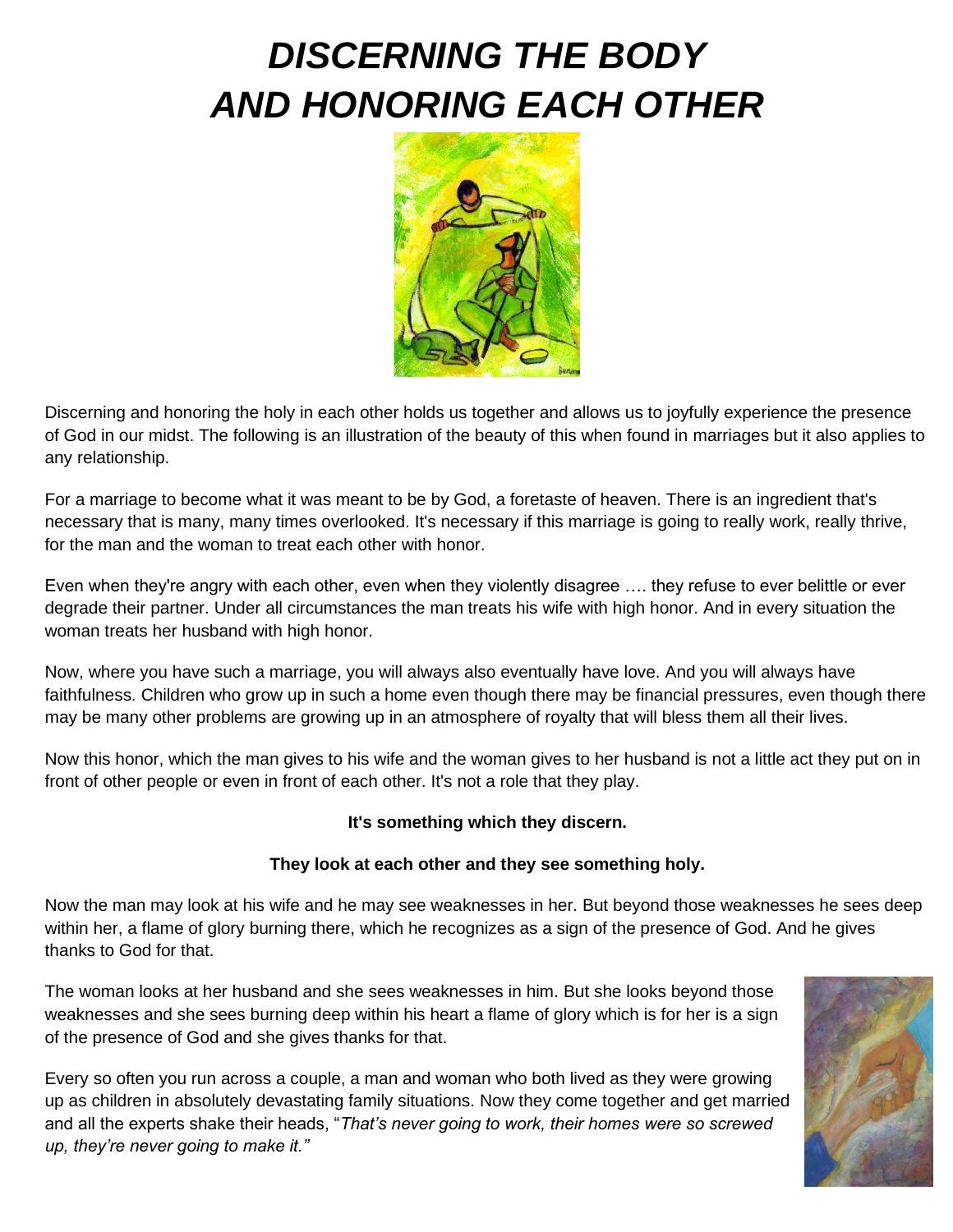But somewhere this man and this woman have learned to treat each other with honor.

You walk into that house and it's like walking into a royal palace. It's like walking into a place of royalty because this man and woman have had their eyes opened to discern why God made them male and female.

They are able to discern the holy in one another. And they're going to be held together in bonds of peace, divine peace, as long as they both live.

Now this discernment which enables a husband and wife to discern something inside the other that makes it possible for them to really honor each other has another counterpart.

There is a discernment even more wonderful which enables the believer, the follower of Jesus to recognize the presence and the holiness of God in the other members of the Body of Christ. A discernment which enables us to recognize the Body of Christ in each other. Now where that discernment is active, where people are recognizing the Body of Christ in each other there you will always have life in that body.

Where on the other hand, you have believers gathering together who never really give that kind of honor to each other, never discern the presence and holiness of God in each other, who never see, nor recognize the Body of Christ in the gathering or in individual believers… in those assemblies the power of the Holy Spirit is severely limited.



*But in the following instructions I do not commend you, because when you come together it is not*  for the better but for the worse. For, in the first place, when you assemble as a church, I hear that *there are divisions among you; and I partly believe it, for there must be factions among you in order that those who are genuine among you may be recognized. When you meet together, it is not the Lord's supper that you eat. For in eating, each one goes ahead with his own meal, and one is hungry and another is drunk. What! Do you not have houses to eat and drink in? Or do you despise the church of God and so humiliate those who have nothing? What shall I say to you? Shall I commend you in this? No, I will not.*

#### *1 Corinthians 11:17-22*

The thing Paul is getting out in this passage in this meal that these Corinthians are having together, presumably in the name of the Lord, presumably in communion with him, is that these people are degrading something which is holy.

First of all, they're dishonoring one another by not recognizing the Body of Christ in one another. More than that, they are dishonoring the Lord himself by not discerning his presence….

Not discerning his presence in the food they're eating.

Not discerning his presence in the assembly.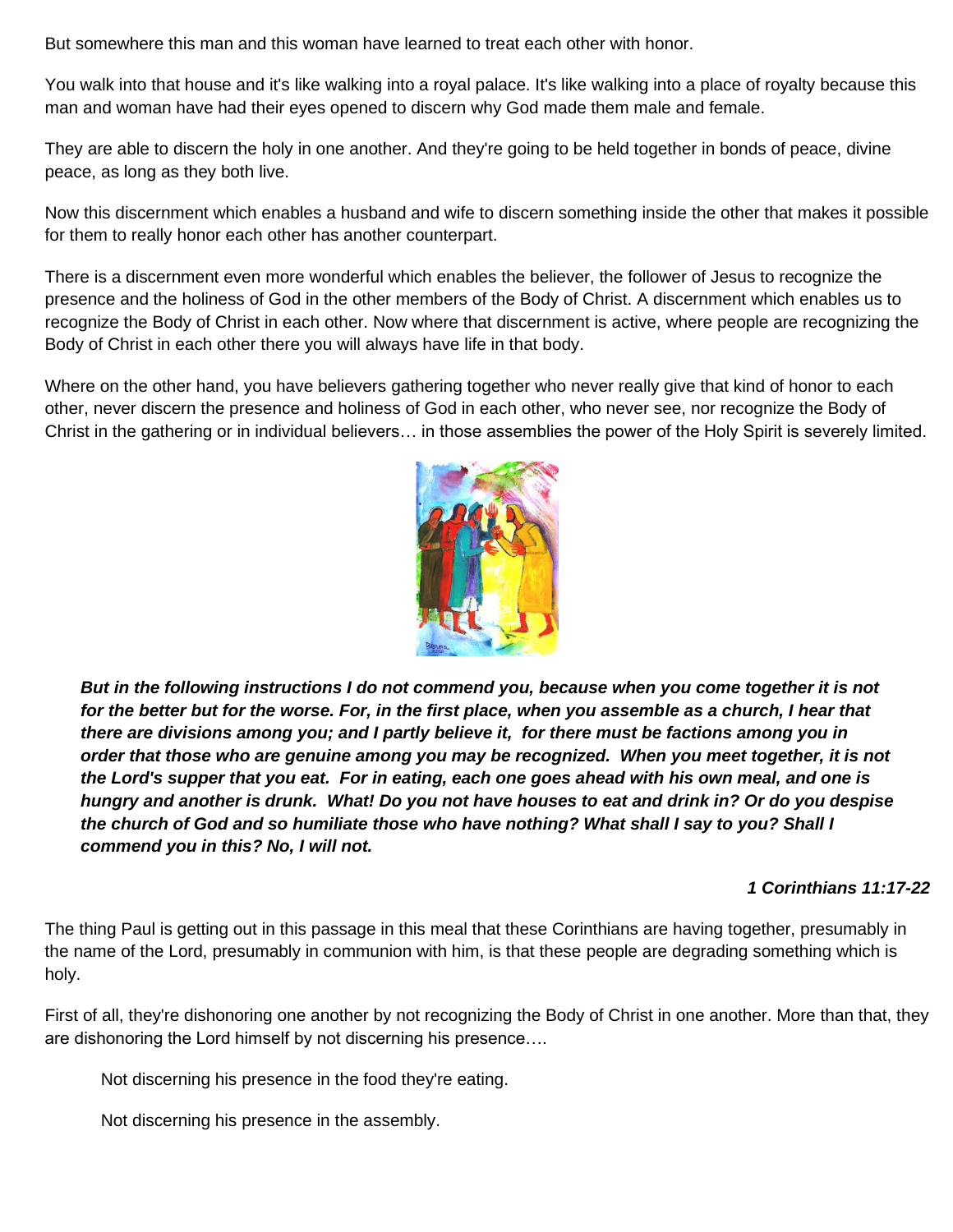Now, if these people aren't discerning the presence of the Lord in these two most precious manifestations of Christ on Earth; the bread and wine, the gathered assembly.

How in the world are they going to see Jesus, to know Jesus, to love Jesus or serve him anywhere else?

Paul goes on.

*For I received from the Lord what I also delivered to you, that the Lord Jesus on the night when he was betrayed took bread, and when he had given thanks, he broke it, and said, "This is my body which is for you. Do this in remembrance of me." In the same way also the cup, after supper, saying, "This cup is the new covenant in my blood. Do this, as often as you drink it, in remembrance of me." For as often as you eat this bread and drink the cup, you proclaim the Lord's death until he comes.*

*Whoever, therefore, eats the bread or drinks the cup of the Lord in an unworthy manner will be guilty of profaning the body and blood of the Lord.* 



*Let a man examine himself, and so eat of the bread and drink of the cup. For anyone who eats and drinks without discerning the body eats and drinks judgment upon himself.* 

*That is why many of you are weak and ill, and some have died. But if we judged ourselves truly, we should not be judged. But when we are judged by the Lord, we are chastened so that we may not be condemned along with the world. So then, my brethren, when you come together to eat, wait for one another— if any one is hungry, let him eat at home—lest you come together to be condemned.*

#### *1 Corinthians 11:23-34*

Now central to this passage of course, is anyone who eats and drinks without discerning the body, eats and drinks judgment upon himself. There will never be any danger of our eating and drinking without discerning the Body if we first learn to discern the presence of the Lord in each other. The two are connected.

There's no way you're going to recognize the bread and wine as a means by which the Lord comes to you, if you don't recognize brothers and sisters as the Body and the means by which the Lord comes to you as well.

For instance, when I have the eyes to see this brother or this sister walking down the road, in the market, at the park, or in the church building … as a member of the Body… when I see, appreciate, acknowledge, and rejoice in these people, "*this is the Body of Christ, they are the precious Body of Christ" ….* then I myself draw close to the very heart of Christ*.* Maybe I'm mad at this one, or I don't understand that one, and this and that…But now I begin to change my attitude, I recognize that "*this is the Body of Christ, they are wonderful"*. Even in the case of some brothers and sisters that seem like they are struggling with sin, or spiritually on the wrong foot, or maybe this one is doing something which I think is foolish, or making claims which seem to me to be ridiculous, if I regard them with high honor, despite my feelings…. then I bring light to the Body.

If, on the other hand, this person who's doing these dumb things from my point of view, if I dishonor this person in my mind, or if I go even a step farther and begin to belittle them with my funny little jokes, that are not jokes when they're belittling the person, then I'm bringing death to the Body.

When we recognize the Body of Christ in the assembly and in the members of the Body and constantly rejoice in them and give thanks for that… what happens is that the Spirit of the Lord is released in a way he can only be released when we discern the Body in that way.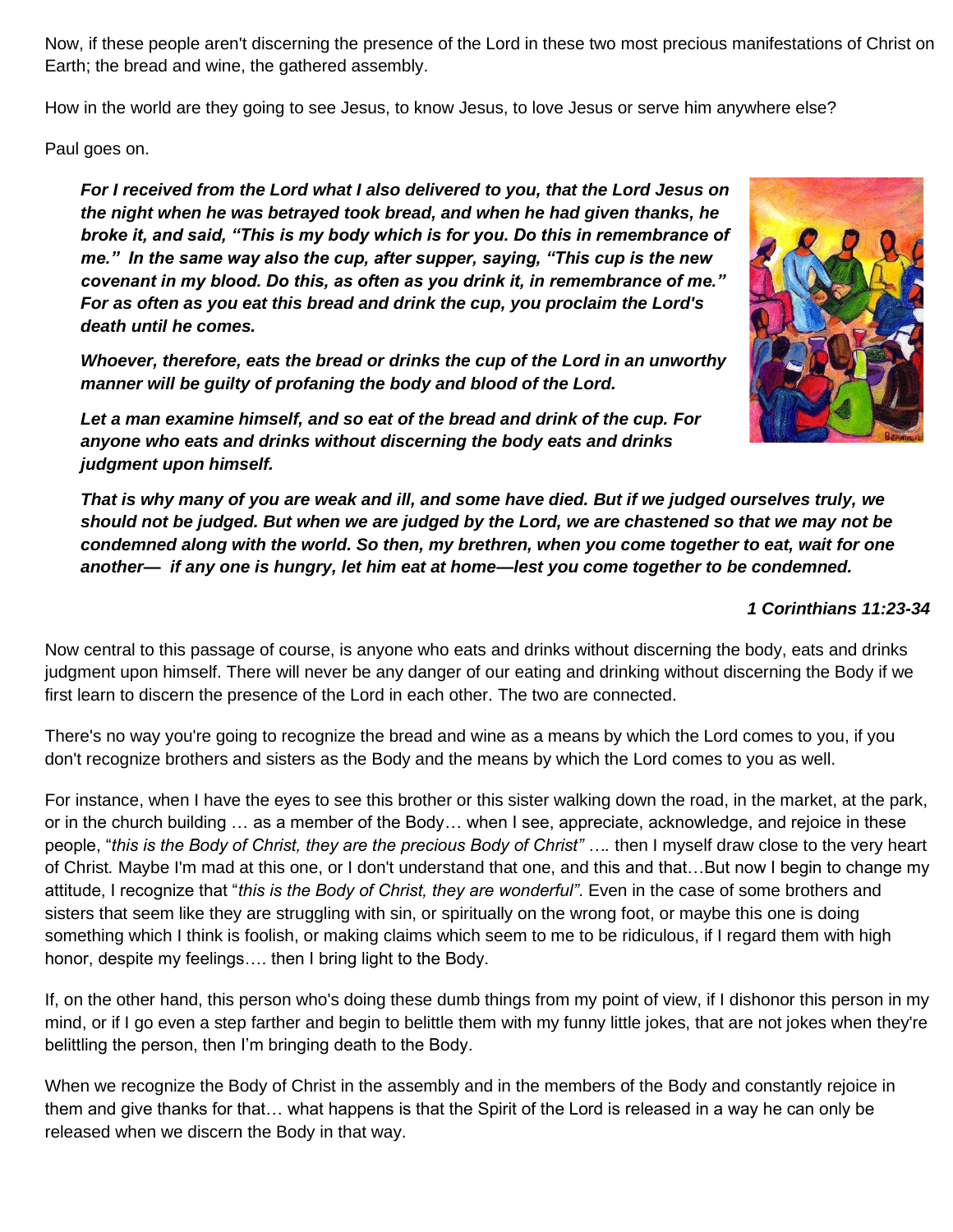Believers who come together and so discern the Body always experience the presence of God in their midst. And when those people go forth the gates of death always yield before them.

Now, how in the world did Paul get this vision of the Body that's so vivid, burns on almost every page of every letter? It began on the day of his conversion.



*But Saul, still breathing threats and murder against the disciples of the Lord, went to the high priest and asked him for letters to the synagogues at Damascus, so that if he found any belonging to the Way, men or women, he might bring them bound to Jerusalem. Now as he journeyed he approached Damascus, and suddenly a light from heaven flashed about him. And he fell to the ground and heard a voice saying to him, "Saul, Saul, why do you persecute me?" And he said, "Who are you, Lord?" And he said, "I am Jesus, whom you are persecuting;*

#### *Acts 9: 1-5*

Now, really this is strange. How can Saul be persecuting Jesus? He can't even touch Jesus. Jesus is in the realm of the Spirit now. But he is touching Jesus, and he is persecuting Jesus, and he is afflicting Jesus by afflicting his Body.

And now his eyes are going to open, and he's going to begin to see that these people that he's been arresting and killing, or at least watching as they're being killed, are not what his natural eyes saw them to be. He sees that these people are the Body of Christ on earth… and that when he afflicts them, he's afflicting the Christ… and that when he draws near to them, he's drawing near to the Christ.

*And he said, "Who are you, Lord?" And he said, "I am Jesus, whom you are persecuting; but rise and enter the city, and you will be told what you are to do." The men who were traveling with him stood speechless, hearing the voice but seeing no one. Saul arose from the ground; and when his eyes were opened, he could see nothing; so they led him by the hand and brought him into Damascus*. *And for three days he was without sight, and neither ate nor drank.*

*Acts 9: 5-9*

Now there's somebody else in Damascus who also is having trouble discerning the Body. There's a man in Damascus who is part of the Body, yet he's having trouble seeing.

*Now there was a disciple at Damascus named Ananias. The Lord said to him in a vision, "Ananias." And he said, "Here I am, Lord." And the Lord said to him, "Rise and go to the street called Straight, and inquire in the house of Judas for a man of Tarsus named Saul; for behold, he is praying, and he has seen a man named Ananias come in and lay his hands on him so that he might regain his sight." But Ananias answered, "Lord, I have heard from many about this man, how much evil he has done to thy saints at Jerusalem; and here he has authority from the chief priests to bind all who call upon thy name."* 

*Acts 9: 10-14*

*"I don't want to go. No, Lord, you must be making a mistake here".*

Ananias knew that he was part of the Body and he knew that those brothers and sisters back there in Jerusalem were part of the Body. But he had a limited view of who could be received into the Body…. a narrow idea of what the Lord had in mind for his Body.

*"You're making a mistake. That guy doesn't belong to the Body. We don't want him in the Body. Keep him out of the Body. You made a mistake he's going to be a problem for us if he comes in.*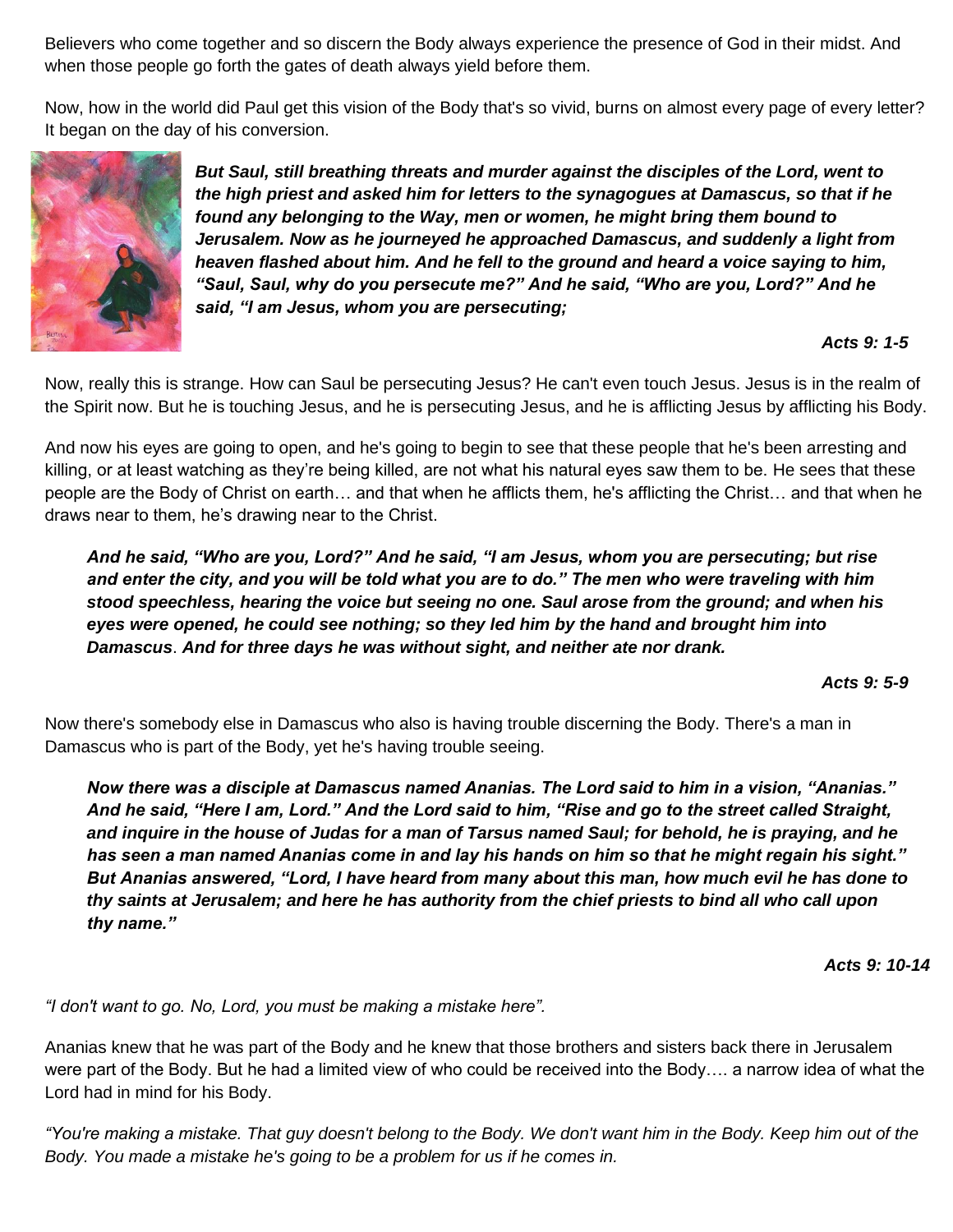*But the Lord said to him, "Go, for he is a chosen instrument of mine to carry my name before the Gentiles and kings and the sons of Israel; for I will show him how much he must suffer for the sake of my name." So Ananias departed and entered the house. And laying his hands on him he said, "Brother Saul, the Lord Jesus who appeared to you on the road by which you came, has sent me that you may regain your sight and be filled with the Holy Spirit." And immediately something like scales fell from his eyes and he regained his sight. Then he rose and was baptized, and took food and was strengthened.*

### *Acts 9: 15-19*

The thing to notice is that Saul of Tarsus does not come into the Kingdom of God merely by having a vision. He isn't really in the Kingdom of God until somebody from the Body, some flesh and blood human being who is part of the Body of Christ, comes to him, lays hands on him, and speaks a word to him. He is received into the Kingdom as the Body reaches out and gathers him in.

Every redemptive event that takes place on this earth, every retentive act, every one is in some way connected with the Body of Christ, with these flesh and blood people for all their weaknesses….who love the Lord, are praying to him, trying to serve him, are pouring out their lives, shedding their blood, crashing the gates of death. It is through these people that redemptive things take place.

And the only ones who can so function as the Body are those who discern the Body.

The lone ranger disciple who goes far charging around on his own trying to do great things for God, but it has no vision of the Body, no discernment of the Body, always ends up hindering the purposes of God.

Also, the supermarket Christian who comes to church with a shopping list. *This is the stuff I want to get today. I'm going to be disappointed if I don't get it* and then grab what's there and goes on their way without discerning the Body. These also are a hindrance to the purpose of God.

Only those who discern the Body, see the Body of Christ in these people, and rejoice in what they see, and draw near to it, and identify with it, and commit themselves to it, and are part of it and function in harmony with these other people….Only through these does good news go out to the poor, deliverance come to the captives, and sight to the blind.

The meal in which we eat the bread and drink the wine is sacred in most assemblies. We call it communion. Now it's communion with Jesus only when we discern the Body in this meal, only when we see his presence.

And we need to discern the Body of Christ as we eat this meal in two ways.

## **First, we have to discern his presence in the food.**

*Take and eat. This is my body. Which was given for you. Do this for the remembrance of me.*

*And as he did this, he took a single loaf, broke it and passed it around. Then he took the cup, take and drink this is the blood of the new covenant, shed for your sins. Do this for the remembrance of me.*



Then he took one Cup and passed it around. And today, in our churches, we have our little glasses and we have our little pieces of bread. We're not drinking from a single loaf or a single cup, actually physically. But what we are doing is *joining* ourselves to *him* and we are *receiving him* in this food.

## **Secondly, we need to discern the presence of the Body of Christ in the food.**